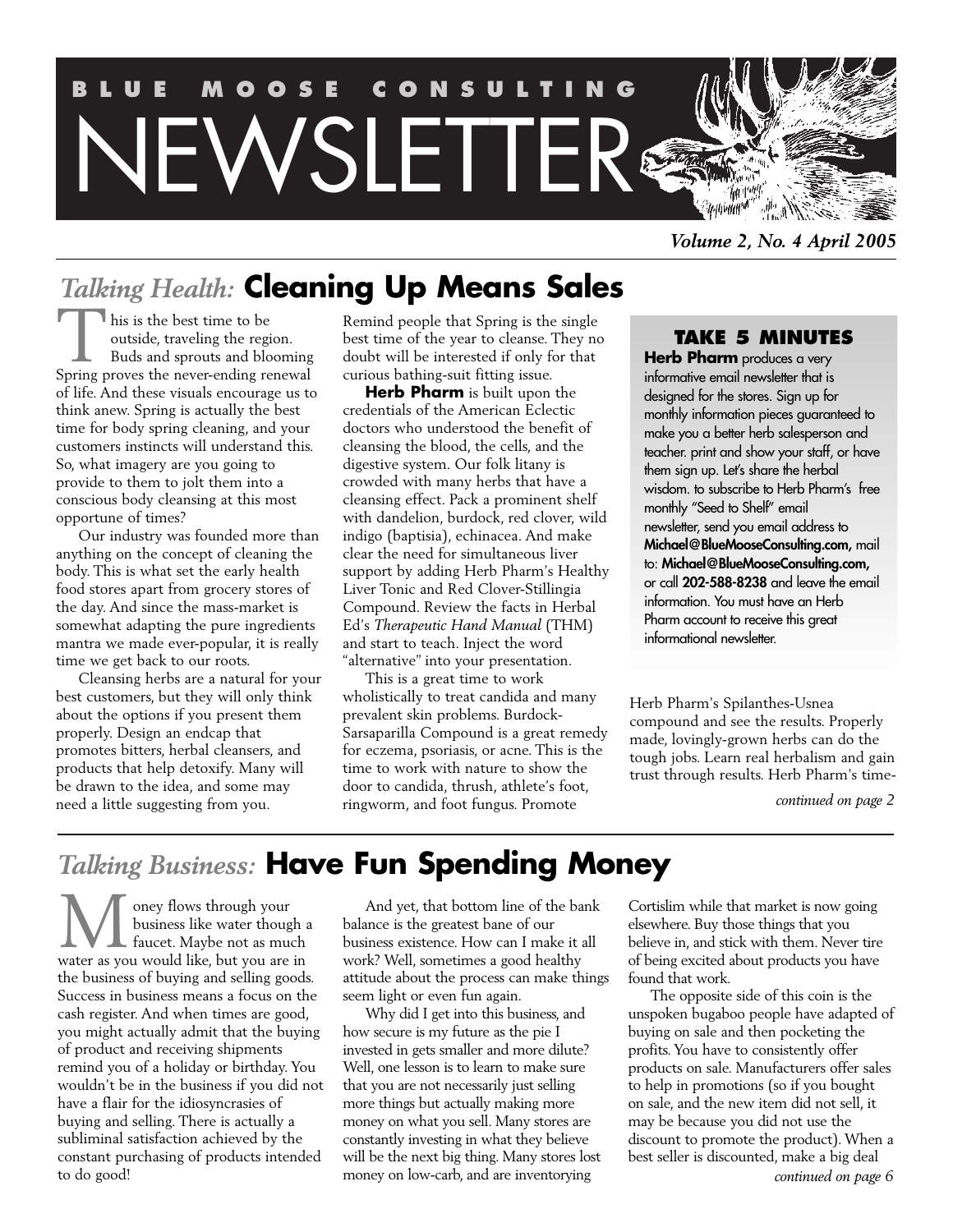## **Cleaning Up Means Sales**

*continued from page 1*

tested compounds are reputationbuilders.

Obviously, everyone wants to treat the symptoms—and so the waves of wet eyes and runny noses will bring the immuneweakened in for help.We are here to help, and make sure you are including echinacea and eyebright-nettle compound in your repertoire. This can be a serious time for asthmatics, so learn the benefits of Khella-Turmeric Compound, and **Newton Homeopathics'** Rheumatic Pain, and the crucially important superoxide dismutase found in **Bluebonnet's** GliSODin S.O.D. The research on this nutrient for prevention and recovery is powerful. All those suffering from allergies to asthma need to buy their **Olbas** inhalers in threes: for home, work and the car.

Finally, peoples' energy changes with the temperature change. First, there may be the lingering viruses from the winter.

*A cleaning now will make the body stronger throughout the year, and we are here to make people well.*

## **NEW FOR RETAILERS**

The afternoon before Natural Foods Day, plan to attend NNFA East's First Annual Education Day on Capitol Hill, Monday, April 11, from 1:00 p.m. to 5:00 p.m. Industry experts will cover business and nutrition topics geared towards higher-level, intensive learning. For details, please contact NNFA East at (888) 670-6632 or e-mail waltfnh@aol.com

Remember. Act now for the strength of our industry. Attend the National Lobby Day sponsored by the NNFA, Tuesday April 12. A two day visit to D.C. in the Spring! For information, go to **http://www.nnfa.org/services/government/nfd05/**

With this late flu season, everyone would do well to cleanse with a round of 30 days of Herb Pharm's Immune Defense Tonic. The goal is to rid deep-seated smoldering illness. Sluggishness defined by stress can be countered with their Adrenal Support Tonic: the name says it all. Men can feel reinvigorated with a round of Male Sexual Vitality, and women may want to try our new Shatavari Herb, an Ayurvedic herb which translates "she who possesses 100 husbands." **Nature's Wonderland** has a regional favorite in their Catfish Bitters, formulated by a West Virgina herbalist from plants that stimulate, cleanse, and invigorate.

Bitters are growing now for a reason: our bodies need them. Case stack aloe and suggest it as a part of every cleansing protocol. **Aloe Life** Detox formula—one ounce a day—will activate the entire digestive system to support your intentions. **Himalaya USA** has the world's best liver formula in its

## **MEDIA ATTACKS**

Yet another high-publicity attack on our industry. The Journal of the American Medical Association presents an article that appears in its March 16, 2005 issue that comes to misleading conclusions about Vitamin E. And of course, the press was all over the implications. The NNFA and several other reputable organizations questioned the study and its conclusions and none of these objections received any media print. For your review, read the letter by the NNFA at **http://www.nnfa.org/news/press\_releases /index.htm** which BMC can make available to you. Also read a perspective at www.bluemooseconsulting.com under Recent Industry News titled "JAMA prints misleading studies on Vitamin E." The study's flaws include only investigating

"aging and ill" test groups with multiple illnesses, and yet drawing conclusions for the general population. The group was also on other medications including various pharmaceuticals, so their specific conclusions are skewed. Furthermore, the final tabulations concerning Vitamin E were specifically similar to the placebo group. And finally, the media did nothing to balance its story with the stacks of scientific information from years of highly credible experimentation that seem to show the amazing benefits of Vitamin E supplementation in the dosages mentioned. Bad scientific reporting, and most likely politically motivated behavior by an apparently suspect "scientific" journal.

## **TESTIMONIALS COUNT**

**Olbas inhaler :** "This \$4 herbal inhaler got me off a 10 year, 10 months per year usage of ClaritanD (\$100/month). I would get sinus infections so bad, I would get a 104 degree temperature for 4 days, then 102 for another 2-3 days. now, I don't even have to use the inhaler every day. I am not kidding, every time I hear a person complain about allergies or the flu, they get my Olbas speech, whether I know them or not."

—D.H. Philadelphia, PA

LiverCare<sup>TM</sup>, and the HemoCare<sup>TM</sup>, DermaCare<sup>™</sup>—and even VigorCare<sup>™</sup> for men and women can join this excellent endcap of healing cleansing.

And, as always, back to the liver. Newton's "6 drops a day takes the toxins away""Detox" is paired with their "Pollen-Weed" formula, and their "Hayfever" and "Cough/Asthma"—a homeopathic dispensary built upon addressing the issues of the liver. Bluebonnet offers a popular standardized milk thistle in Vcaps.Their EDS delivery system uses vegetarian enzymes to break down the nutrients for better absorption. And these can only be found in your independent health food stores.

Customers are seeking solutions, and we have many. Provide the variety under the heading "Spring Cleaning Everyone?" and let the questions lead to sales. A cleaning now will make the body stronger throughout the year, and we are here to make people well.

Enjoy nature's regeneration this Spring, and watch sales grow stronger in the next three months, when most stores traditionally begin their march to summer hibernation. Preventative medicine is a year round pursuit. Grow sales now in this season of renewal. \*

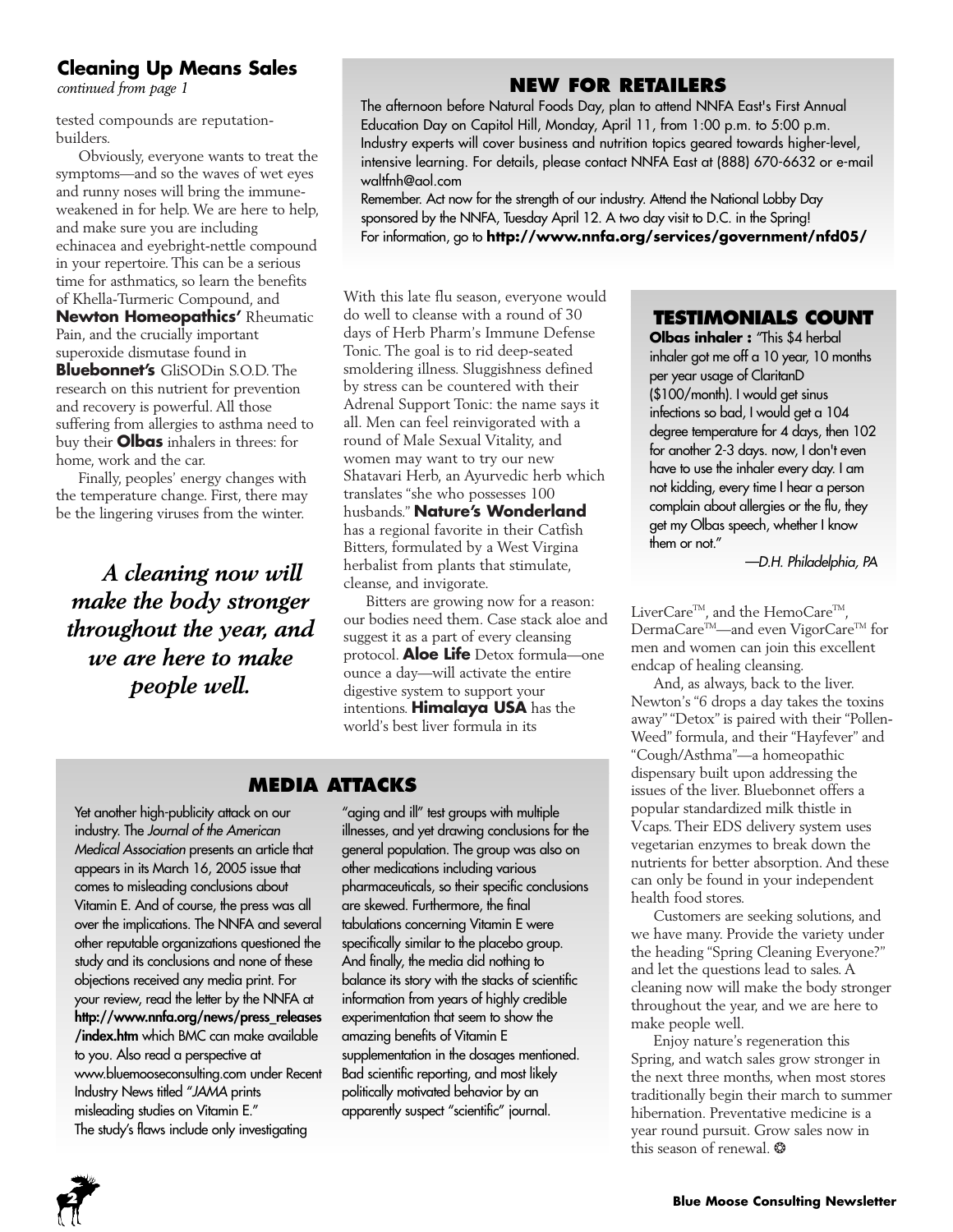

## **Detox Cleansing Products Special**

- **20% OFF** thru April 29. All sizes
- Dandelion Extract Goldenseal Extract
- 
- Healthy Liver Tonic Milk Thistle Extract
- Red Clover-Stillingia Compound

## Also, **20% OFF all Pharma Kava products**

• Pharma Kava Extracts • Pharma Kava Capsules

• Pharma Kava Six Packs

## **April also starts our seasonal Energy & Emotion Promotion.**

Ask for details on how to **SAVE UP TO 25%** on these products: American ginseng, Chinese ginseng, Eleuthro extract, Good Mood Tonic, Pharma Kava, Pharma Maca, Rhodiola, St. Johnswort. Extracts, glycerites and capsules. (The buy-in dates for participation are from April thru August on the 8 items listed directly above)

## **New product introduction: Shatavari Extract 20% OFF** introductory offer.

Buy-in dates: 04/01 to 05/31

Not represented by BMC in NJ, NC



## **NORDIC NATURALS**

## **EXCITING NEW PRODUCT**

**Heart Synergy**—synergistic blend of fish oils and nutrients for healthy heart support 2 softgels offer DHA 371; EPA 536; CoQ10 50 mg; l-carnitine 50 mg; magnesium 208 mg; Vitamin E 60 IU; folic acid 400 mcg 60 softgels. wholesale \$29.97 retail \$49.95

## **APRIL SALE**

Spring Cleanse? Support your detox with our newest flavor of cod liver oil—Lemon!

## **15% OFF Lemon Arctic Cod Liver Oil**

**15% OFF Detox Formula 120 count**

## **Super Marketing Tools are back!**

Our very successful 18-bottle counter displays are now back in stock. Build a display and keep it filled with rotating Nordic products. It holds 6 SKUS, 3 deep. **INITIAL PURCHASE**

**IS 10% OFF**. Fits most Nordic Naturals products (excludes—90 size Children's DHA, 120 size Omega-3 & Complete, as well as Liquid products).



### **SPRING SEASONAL SALE "Save the Earth One Plant at a Time"**

April is Earth Month, and Bluebonnet is working to help you turn all your customers into activists by giving them the opportunity to save a plant and a few dollars at the same time.

1. **BUY 4, GET 1 FREE!** on these popular vegetarian products from April 04 thru May 13.

### 2. For every product sold, **BLUEBONNET WILL GIVE A PORTION OF ITS PROFITS** to the American Botanical Council (ABC), an independent, non-profit research and education organization supporting the safe use and sustainability of the Earth's plants.

**April is therefore win-win-win-win-win with Bluebonnet**

## **The products: (all sizes). 29 SKUs to highlight:**

Super Earth<sup>M</sup> Multi-Nutrient Formula Caplets and mini-caplets **Natural Vitamin E** 400 IU mixed tocopherol softgels **Vegetarian SOD** GliSODin® 100 mg Vcaps **Evening Primrose Oil** 1300 mg softgels **Flax Seed Oil** 1000 mg softgels **Bilberry** 80 mg Vcaps **Milk Thistle** 175 mg Vcaps **Super Earth Phytonutrient Soy Protein Powder** Toasted French

Vanilla and Natural Chocolate Truffle. 1.1 lb and 8-pak sample sizes **Shelf talkers and a "Save the Earth" poster** 

**available with orders**

# NEWION<br>homeopathics

Always safe, always effective.

## **ALLERGIES AND HAYFEVER**

**Stock Up This Spring With These Seasonal Specials**

- 
- # 2 Cough & Asthma F02 Asthma Rescue # 7 Hayfever F03 Sniffles # 17 Eczema # 25 Throat Irritation F08 Allergies # 38 Bug Bites F59 Hypercalm # 39 Cold Sores # 41 Eye Irritation **Women**
	-
- # 55 Pollen & Weed Formula # 16 Candida # 56 Dust, Mold & Animal Dander
- # 57 Dairy & Grain Formula # 46 Feminine Itching
- # 58 Food Additive Formula # 47 Hair & Scalp
- **Special #1** Buy 6-11 Same SKU —**SAVE ADDITIONAL 10% Special #2** Buy 12-23 Same SKU—**SAVE 15% Special #3** Buy 24-more—**SAVE 20%**

Must mention discounts at time of order Discounts good until June 30, 2005

**Over the Counter Newton''s For My Kid**<br>
# 2 Cough & Asthma **FO2** Asthma Rescue # 28 Poison Ivy F34 Bangs and Scrapes

- # 10 Bladder Irritation<br># 16 Candida
- 
- 
- 
- 

Not represented by BMC in NJ and parts of PA Not represented by BMC in NC, WV Not represented by BMC in NC, WV



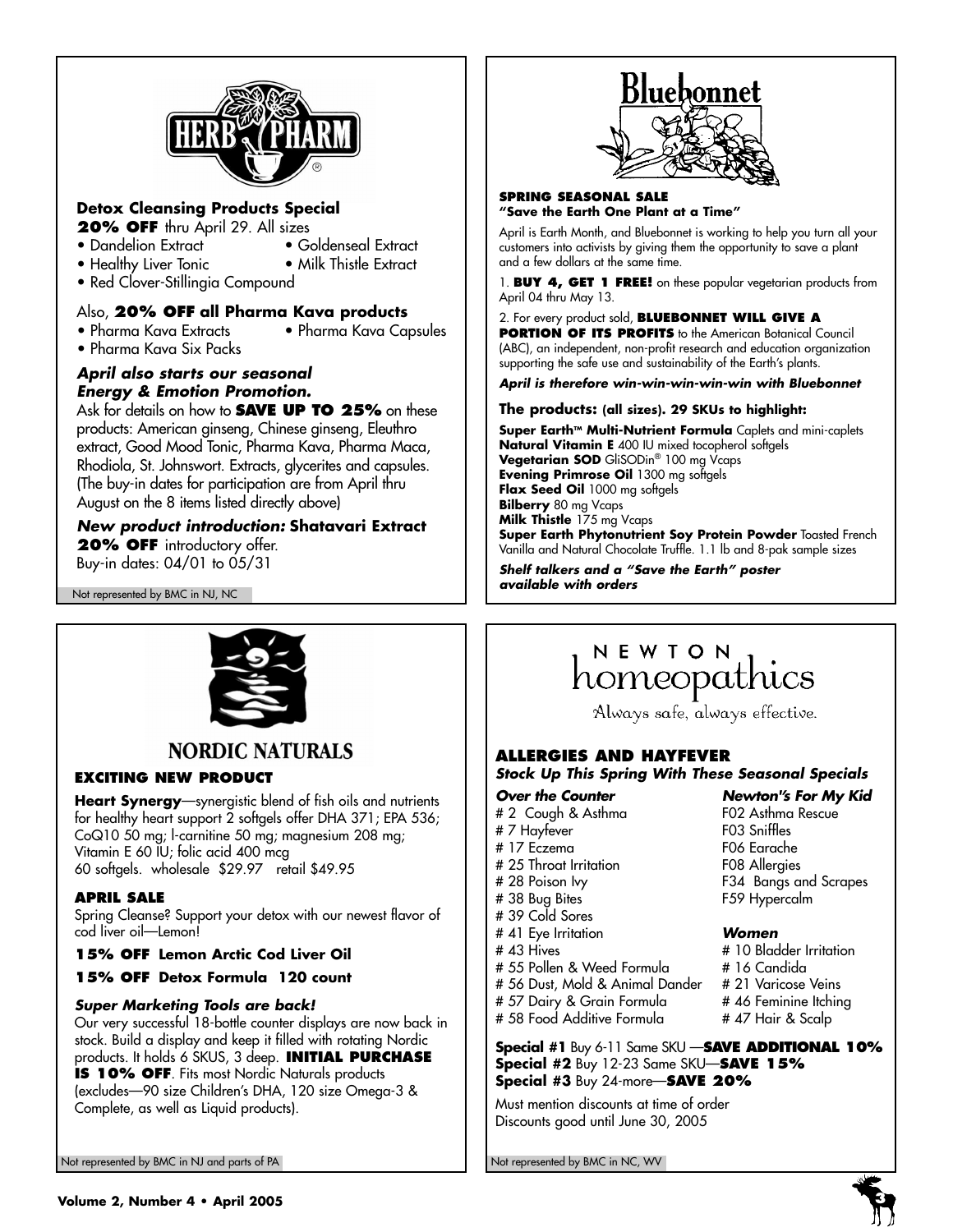# **OLBAS**

## **SPRING AND SPORTS**

**great times to promote Olbas** Olbas nasal inhaler is an herbal savior for those suffering from Spring allergies. Make sure that the nasal inhalers are by the register and in the allergy department for optimal sales.

Beware: **Olbas inhalers sell out fast:** keep a vigilant eye on these purposeful products.

**Stock them both!** Olbas offers its popular **nasal inhaler** and also offers its new **Power Inhaler**—the same product geared toward the sports and athletic markets.

Want to make another sale with that sports nutrition sale? Stock a box of Power Inhalers near the protein powders and endurance nutrients. Watch these new sales grow!

**www.POWERinhaler.com Power to Breathe™** as advertised in Runner's World, TriAthlete magazines

## **NATURE'S WONDERLANDTM**

More stores are switching to this excellent herbal capsule line—all Vcaps. The largest selection of herbs in capsules in the country.

### **April sales: BUY 4 GET 1 FREE of the following:**

Eyebright Vcaps "00" size 575 mg 60 Vcaps<br>Catfish Bitters Mix™ 525 mg 60 Vcaps

### **"Bitters season" is here.**

Proprietary Blend 525mg—Black Cohosh, Blood root, Burdock root, Comfrey leaves, Ginseng root, Golden Seal root, Lobelia herb, Peppermint, Pipsissewa herb, Queen Of The Meadow root, Red Clover, Sarsaparilla, Slippery Elm bark, Solomon Seal root, Spikenard root, Wild Cherry bark, Yarrow herb, Yellow Dock root. buy-in-dates:4/1–4/29

# EssentialFormulas

## **Prepare for customers asking for Essential Formulas by name!!!**

Best-selling author Ann Louis Gittleman is preparing to introduce her 25th book in April, with an advance print of 100,000 books. This NY Times bestselling author is right on track with her latest book, and all the nutrients are found in your store! **The Fast Track One-Day Detox Diet** will excite everyone to do natural and organic food, liver-supportive nutrients, and a necessary "sequel" of a beneficial probiotic. **Her**

**recommendation** is the product she talks about all the time now, **Dr. Ohhira's Probiotics 12.** Be ready and stock now, or miss a fantastic opportunity to ride a marketing wave that will bring in new customers—and support products

that you will always want to carry!

Valid scientific research continues to show Dr. Ohhira's Probiotics 12 to be an active, versatile and beneficial probiotic in ways other lactic acid bacterias cannot claim:

"With the development and common use of various kinds of antibiotics…the number of patients suffering from antibiotics related diarrhea is also increasing. Diarrhea by C. Difficile has continued to be acquired nosocomially in patients and health care personnel to the present day." Recent research of the OM-X probiotic showed very favorable results in tests conducted against the C. Difficile strain [conducted at research center, NCIMB Japan Co. Ltd. January, 2005]

The Essence of Well-Being®

## **Convert your customers to Organic this Earth Month!! Certified Organic Essential Oils**

- Cedarwood Atlas
- Cinnamon Bark
- Cinnamon Leaf
- Cistus Labdanum
- Citronella
- Clary Sage
- Cypress
- Eucalyptus Globulus
- Eucalyptus
- Peppermint
- Eucalyptus Radiata
- Ginger Root
- Grapefruit Red • Helichrysum

Italicum

• Orange • Oregano

• Helichrysum Italicum (Organic

10%) • Juniper Berry • Lavender Fine • Lavender Mailette • Lavendin Super • Lemon • Lemongrass • Mandarin Orange • Marjoram • Myrtle Lemon

• Palmarosa

Since 1986 we have been committed to bringing the world the very best in Aromatherapy and Essential Oils. We strive to provide products of the highest quality and purity. At AromaLand we are dedicated to bringing you The Essence of Well-Being®

# **JUVG**

## **Outdoor fun has Juvo written all**

**over it.** Juvo is a revolutionary low-fat, low-calorie, all-natural raw meal designed to fuel all lifestyles. Nutritionally balanced and rich in healthful ingredients, Juvo can enhance your metabolism, boost your energy, strengthen your immunity, cleanse your system and improve your overall health.

## **Spring cleanses are the perfect**

**time to take the Juvo challenge:** One pak of Juvo every day—for enzyme rich, vegetarian food that will change your body.

Sealed in airtight, waterproof pouches. A single pouch of Juvo stays nutritious for up to two years of storage.

**Exercising:** fits conveniently into any gym bag.

Adventures: the pouch is weatherproof, insect-proof, no refrigeration needed. Ideal for camping and all outdoor activities.

**Emergencies:** whenever fresh food may be hard to obtain. Keep a couple in your car—just in case.

Not represented by BMC in PA, NJ

The Hair Doc Company

**Hair Lover Fact #1:** One of the greatest thrills for any hair lover is a good brush or comb

## **The best option:**

Hair Doc is the largest provider of hair brushes, bath care and body tools in the natural foods market, and the oldest company. Their quality is without competition. These categories are growing in this region, and nationally. Hair Doc wants you to succeed at selling these products and will work with you.

## **The math for the store:**

a selection of 10 brushes and two combs from Hair Doc—three deep—equals an inventory of 36 items. No shelf life. Most brushes cost less than \$10: spa quality at affordable prices.

Or, better yet—a beautiful brush display, or a revolving wood floor display. The initial cost will be repaid several times the first year. Invest in the best and they will buy.

And, one more reason to stop your customers from shopping at the drug store. A good brush lasts years, but the recommendations go on for a lifetime!!

# **TIP OF THE MONTH:**

**Read Labels Well** Look at the labels of the products on your shelf. Think about this savvy truism: mass market labels "just look different" than natural foods product labels. They are geared to a different market. You can play the game of asking, "what product is planning to move to the mass market next?" Read the Sunday papers. Let's look at Rite Aid, March 2005. Estroven, Promensil. Check every week. How long to do want to make companies famous enough to "jump to the bigger pond". Support companies that support our industry: the ones with the good labels!!

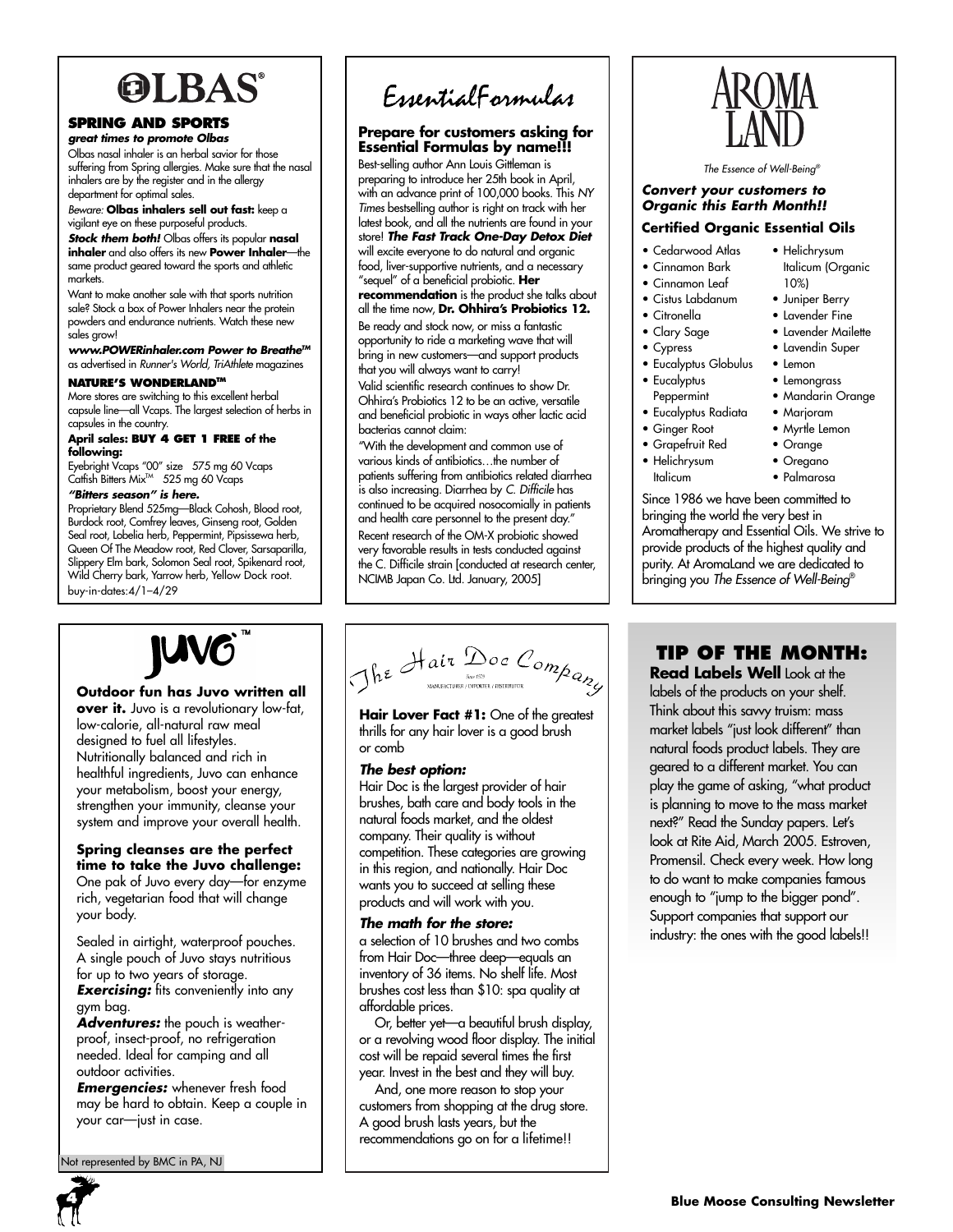

### **HERBAL HEALTHCARE**

## **HIMALAYA PURE HERBS: 21 Singular Sensations**

### **Now on promotion: our 21 Pure Herbs quality supervision from seed the shelf**

Arjuna, Ashwagandha, Guggul, Gymnema, Bacopa, Amla C, Triphala, Neem, Boswellia, Bitter Melon, Chyavanprash, Holy Basil, Mucuna, Garcinia, Turmeric, Guduchi, Garlic, Shatavari, Valerian, Licorice, Ginger.

## **20 bottles 7% DISCOUNT**

**32 bottles 10% DISCOUNT 64 bottles 15% DISCOUNT** thru April 29

### **Himalaya introduces Licorice (Gastric Comfort), Valerian (Sleep Aid) and Ginger (Digestive Comfort)**

These three herbs join Himalaya's Pure Herb line consisting of 21 products, all of which are chromatographically fingerprinted for safety, potency and consistency. 60 cap bottles SRP \$11.95

**Himalaya Herbals personal care products are already making a splash:** affordable bodycare products, hypoallergenic, crueltyfree, and all clinically-proven.

Note: Dermatologically Tested. These products are tested safe and effective, and we use our own raw materials. Our Natural Botanicals Make the Difference.

Scrubs, face wash gels and creams, mud packs, face packs, fruit packs, and peel off masks; body lotions, moisturizing creams, pimple cream, toners, astringents, cleansing milks; dental cream, lip balms and soon—shampoo and conditioner.

These are already international best sellers.

**25% OPENING ORDER; 20% REFILLS** until 6/30

**Also, Himalaya Herbals wins Women's Health & Fitness 2005 Beauty Award for Best Night Cream**



**Health Education**  $\Diamond$  **Health Products**  $\Diamond$  **Aloe Vera** 

With the liquid aloes and the **Aloe Life Detox** and **Stomach Formulas** selling so well, it makes sense to highlight the aloe vera whole leaf tabs. This month, introduce and/or stock-up-and-save!

## **Deals on the Aloe Life Whole Leaf Aloe Tablets BUY 12, GET 10% OFF BUY 24, GET 15% OFF**

**Aloe Vera's natural health support benefits all individuals!** Clinical Nutritionist Karen Masterson Koch and the Aloe Life team have researched Aloe Vera for the past 14 years to create the therapeutic line of Aloe Life products. No other Aloe Vera products worldwide contain the quality, potency and freshness of Aloe Life's aloe vera juices, tableted aloe vera or personal care products. Aloe Vera is great for children, adults, seniors, pregnant women and pets! Note: Aloe Life products are safe to take with other medications or protocols. Satisfaction Guaranteed!

**Yes, there is a big difference in Aloe Vera** products on the market. For the best results use Aloe Life products.



The best, all purpose **Well-In-Hand therapy oil.**

### **The question: WHAT HURTS?**

## **The answer: Relief is Well-in-Hand!** Instant-Action!

- Satisfaction Guaranteed! Joint support and muscle soother.
- Extremely effective for itching. 100% genuinely natural comfort.
	-
- Herbal Aromatherapy.
- Pleasing aroma. . Non-greasy. Non-staining • Every ingredient is Active!

## **APRIL SALES**

### **Therapy Oil roll-on 10% OFF** and a direct only deal of:

**Therapy Oil roll-on display 15% OFF** 6 roll-on and 6 cobalt with a free roll-on tester

ingredients: Arnica, Calendula, Betula, Ho Shou Wu and pure essential oils including Lavender, Roman Chamomile, and Rosemary are carefully blended in a soothing base of St. John's Wort Flower Oil, Extra Virgin Olive and Sweet Almond Oils. Every ingredient is active in Therapy Oil,

"a medicine chest in a bottle," which is offered in a Liquid, a Roll-On, and Trial Vials. This product's unique texture provides the perfect glide for practitioners without being greasy. It penetrates fast and smells soothing. No medicine smell!

Enthusiastic testimonials for Therapy Oil abound from patients recovering from cancer treatments. Therapy Oil has helped patients get much needed relief and healing for skin blistering, hemorrhages and ulcers caused by radiation and other treatments. Therapy Oil also moisturizes dry, itchy skin and encourages the healing of post-surgery scars.

[For the record: this is one of Michael's favorite products!]

### **CERTIFIED**  $\infty$ **VEGAN**

# **PERFECT" ORGANICS**

## **Build an Earth Month Endcap of Perfect Organics and Save**

As an organic company, we want to celebrate Earth month with your store and your customers. Get creative with an endcap and we will support your efforts. Our products are as Organic as one can get, and our methods of production capture the goodness of nature.

Set up an endcap of our products and promote healthful, clean and natural ingredients. Your sales will grow as people see what rewarding your skin can do for body and spirit.

## **Buy 24 items, mix and match and get a10% DISCOUNT Buy 48 items, mix and match and get 15% OFF**

and, in a once a year discount to honor Earth Day, **buy 84 items mix and match and get a 20% OFF SAVINGS**

Now that is something to get excited about.

- 
- Lavender Lavish Shea Butter Fresh Mint Shea Butter Lip Balm
- 100% Shea Butter Citrus Orange Shea Butter Lip Balm
	-
- Mandarin Chocolate Shea Butter Vanilla Twist Shea Butter Lip Balm
- Mint Chocolate Shea Butter Orange Ginger Shea Butter
- Citrus Fresh Ultimate Body Wash Lavender Lavish Ultimate Body Wash
- Lavender Lavish Ultimate Body Scrub Orange Ginger Ultimate Body Wash
- Orange Ginger Ultimate Body Scrub Nilla Mint Ultimate Body Wash
- Perfection Cream

**The marketplace is demanding organic. Highlight Organic and people will buy.** No artificial fragrance, artificial color, sodium lauryl sulfates, or parabens! **Reward Your Skin**